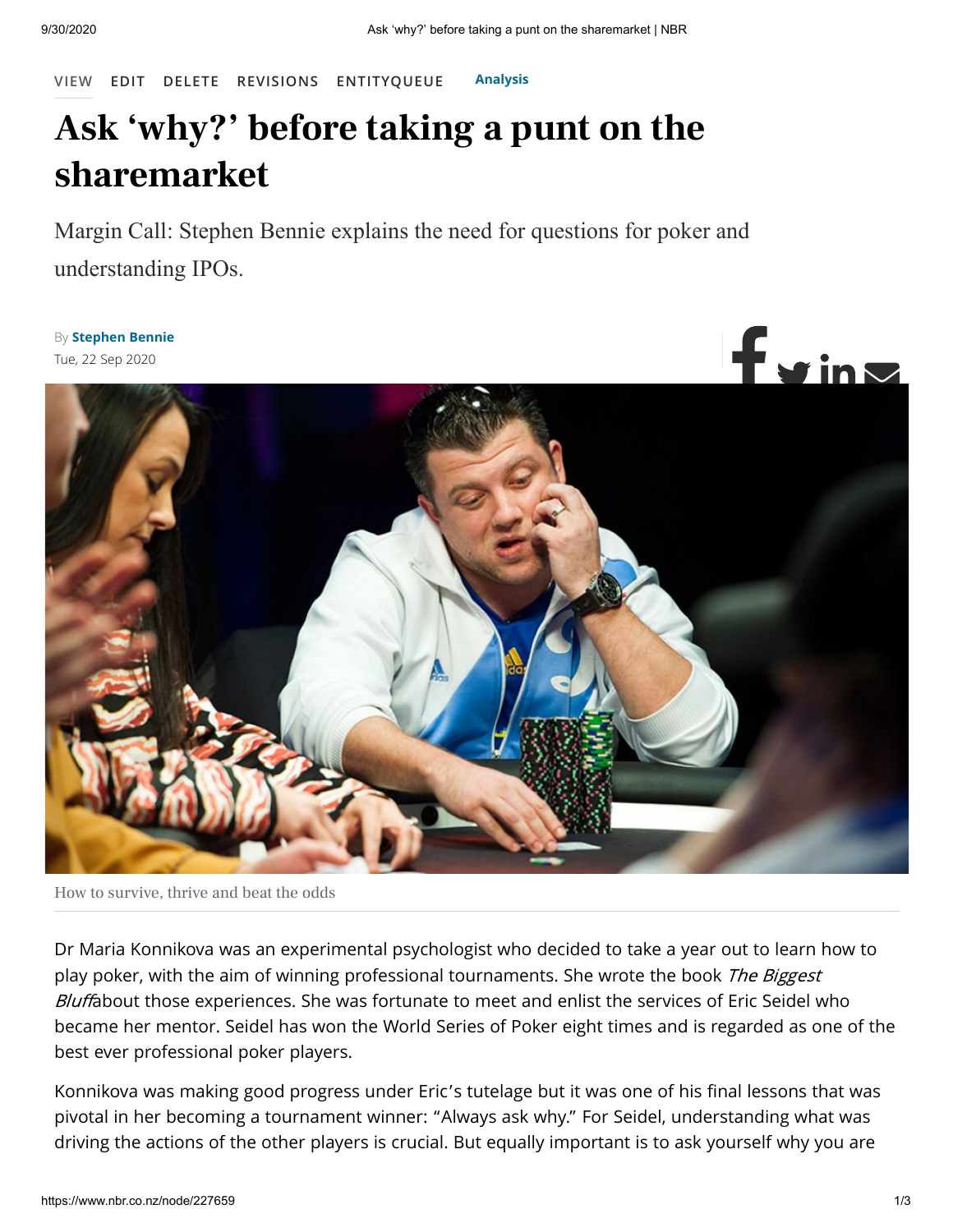acting and behaving the way you are. Once Konnikova applied this lesson she progressed to playing in higher-stake poker tournaments and, ultimately, winning them.

## **Why the sale?**

The lesson is equally applicable to investors. Understanding what is motivating the actions of other market participants can help you make successful investments and avoid disastrous ones. For example, take initial public offerings (IPOs), which can be the entry level into a fantastic investment or a chance to lose the shirt on your back. Understanding the motivations of the IPO vendor is an important part of assessing the opportunity, especially given the vendor knows a great deal more about the business. Often the vendor in an IPO is a private equity company looking to sell a large portion of its holding at the highest price possible. That is its why: to make as much profit as possible from the offer.

Clearly this is a situation rife with potential conflicts and it pays to look at the track record of the private equity business in question. Those that have been around for many years understand the importance of a successful IPO in being able to come back to the sharemarket with another. But even so there is always a tension here that potential investors need to be aware of. A good one to avoid was Intueri Education Group, where the private equity group selling was not well known and was keen to sell as much as possible at the highest price possible. It had wanted to sell 85% at \$2.75 but had to settle for 75% at \$2.35. Not a great signal even before the company started to trade on the NZX.

A very different IPO situation was the listing of Trade Me in 2011. The owner was media conglomerate, Fairfax, which was suffering from post-global financial crisis wobbles, structural decline in newspapers, and far too much debt. Something had to be done to prop up the balance sheet and done quickly as the bankers had started to lose patience. Selling a chunk of its non-core New Zealand business, Trade Me, was a good way to raise some much-needed cash. In this case, the why was because the bankers forced Fairfax to and to do so at any price. In our opinion, this created the opportunity to own a good business at an attractive price. It always pays to look closely at what a forced seller is offering you.

## **Management motivations**

Why is also a great question to ask about management motivations. A great answer is when key senior executives are also large shareholders. Their why is generally always going to be about making decisions that create the greatest long-term value for shareholders. This is the best motivation possible and is a situation we find attractive. Current examples in our fund would be Redbubble, Corporate Travel Management, AFT Pharmaceutical, Sezzle, Swick Mining Services, and IVE Group.

Another key why is the one you need to ask yourself every day: why do you own the shares you have? There are many different reasons for holding shares, but you should know your reason(s). Our reason tends to be a simple one: the company in question has the ability to grow earnings significantly in the medium to long term, and the sharemarket has either not realised that, in the case of growth, or doesn't care, in the case of value. This regular reassessment of why also helps to determine when to sell out, as well as what to own.

## **Examine failures**